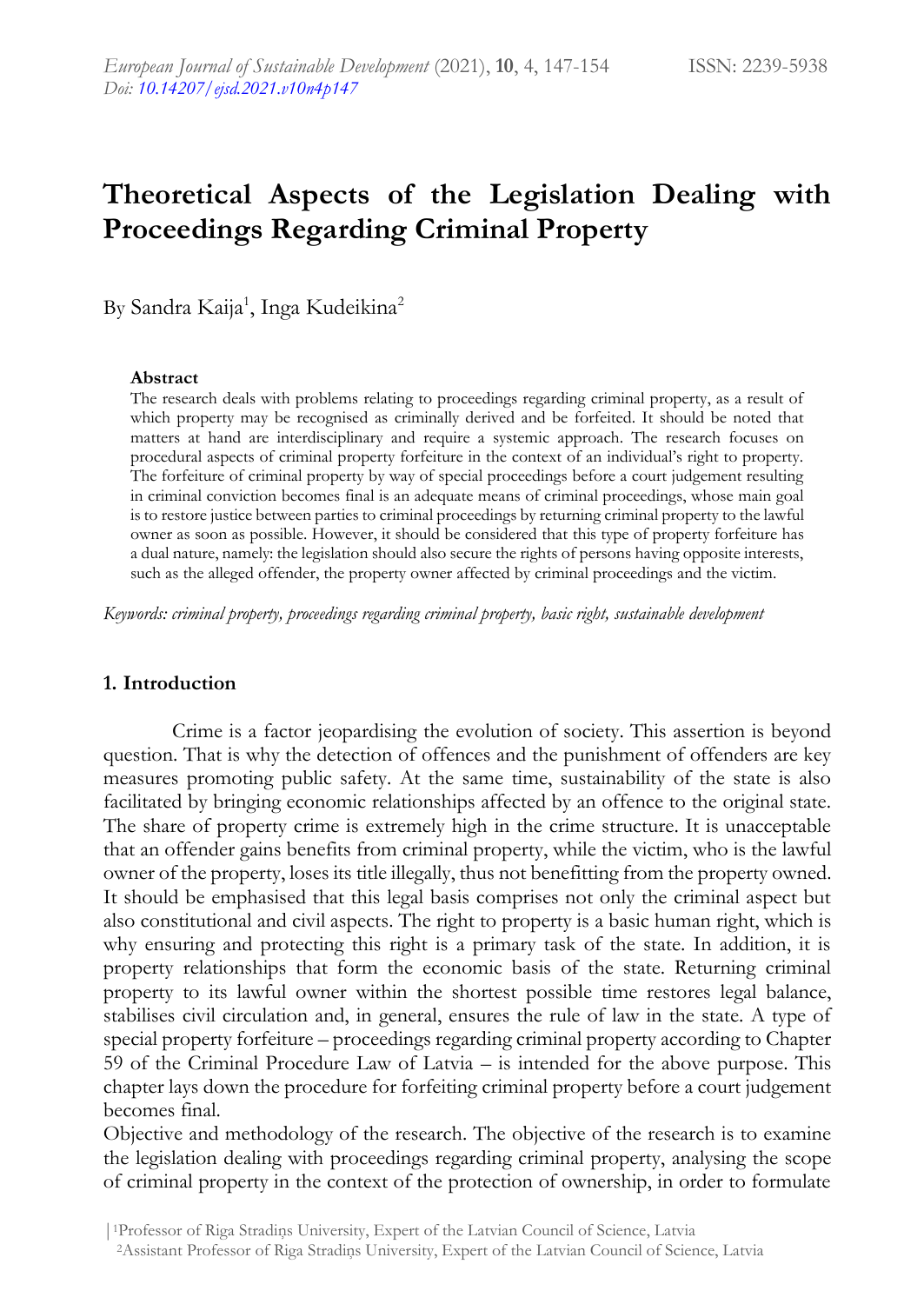suggestions for improving the legislation governing the forfeiture of criminal property. The research has employed descriptive and analytical, deductive and inductive methods. These methods have been used to analyse laws and the opinions of legal scholars and formulate conclusions and suggestions.

#### **2. Research**

In legislation, the term 'property' denotes tangible or intangible items that are the subject of financial interests of right-holders. It should be added that the term 'property' is not yet defined by laws. It is an interdisciplinary term used in different sectors of law, whose general scope can be established by applying the grammatical interpretation method: property is "a thing in respect of which there is the full right of possession, use and disposal; a thing (totality of property) owned by someone, to which someone has the right of possession, use and disposal; asset" (Tezaurs, 2021). Hence, property can be characterised by a right-holder's power over a specific thing. Moreover, power may be either de jure or de facto. It is the right of property in the former case and the right of possession in the latter case. A right-holder may freely dispose of his property in both cases. It can therefore be concluded that property is always linked with a right-holder and his right thereto. It should be noted that the primary focus of legislation is ownership of property rather than property as a physical object. The origin of property can vary, and it can be classified according to several criteria, for example, depending on how property emerges: as a result of either an individual's deliberate action or natural processes. In the former case – everything created, produced, grown, etc. by efforts of a human being; in the latter case – everything created by nature, such as wild animals, mineral resources, etc. The emergence of property as an object is of secondary importance. First of all, it must be established how a specific right-holder has obtained his rights to certain property and whether these rights are legitimate.

The interdisciplinary nature of property shines through in this context because property (rights thereto) can be obtained as a result of either lawful transactions or unlawful acts, including criminal offences.

General aspects concerning the lawful acquisition of property are governed by the Civil Law (Civil Law. Obligations Law, 1937), whereby property can be acquired by way of inheritance, division of matrimonial property, donation, purchase, exchange or acquisition through prescription. Moreover, the Civil Law also sets out principles of protection of both property and possession, namely in Article 1036 of the Civil Law and Article 912 of the Civil Law, according to which every possession is protected by law, respectively. There follows a principle established by Article 918 of the Civil Law, whereby the burden of proof lies with a person asserting that possession is illegal and possession is deemed legal and in good faith, so long as it is not proved otherwise. Consequently, disputes over rights of property and possession should *a priori* be settled following civil procedure. However, civil procedure is not always sufficient for solving matters concerning the ownership of property, the link between property and a specific right-holder and the right of possession of property.

When dealing with criminal offences involving the unlawful acquisition of property, the ownership and disposal of property are essential also in criminal relationships. Criminal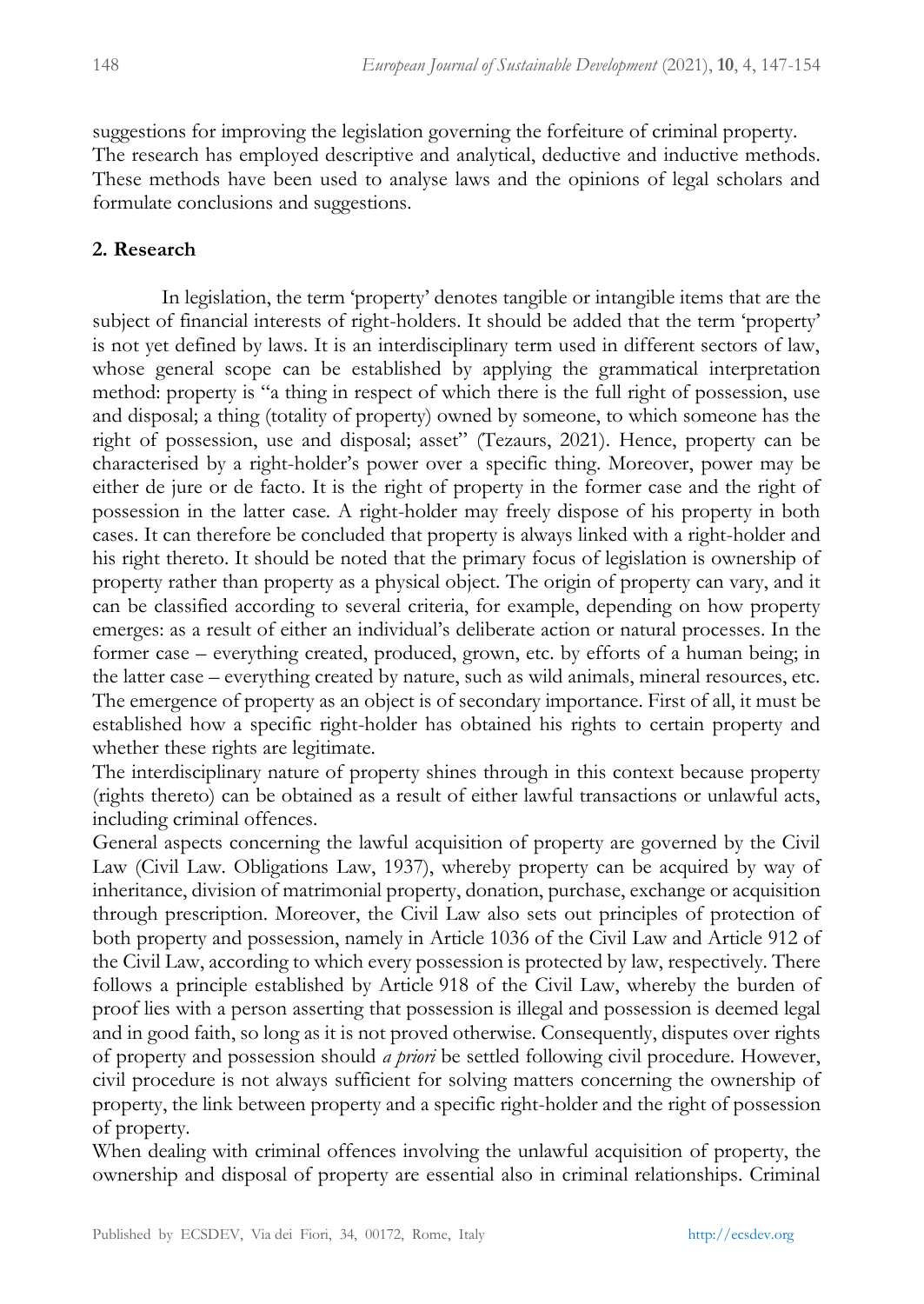property that cannot be returned to the victim must be confiscated for the benefit of the state, as it is laid down in Chapter VIII<sup>2</sup> "Special Confiscation of Property" of the Criminal Law (Criminal Law, 1999). Consequently, it must be determined how property has been obtained as a pre-condition for the special confiscation of property, which means that, in order to be confiscated, property must be recognised as criminal.

Determining how property has been acquired is one of the most complicated and essential aspects in criminal proceedings. This is related to ownership and possession that are governed by civil law. Second, it must be assessed whether confiscation may be regarded as significant interference by the state with a right-holder's fundamental right, namely the right of property, which is protected by both international and national laws, including the Constitution of the Republic of Latvia, in which Article 105 provides that everyone has the right to own property (Constitution, 1922).

It is quite easy to establish that property has been acquired unlawfully in the case of criminal offences, such as robbery, theft or fraud. Property already is the subject of such criminal offences, i.e., actions taken by an offender are aimed at acquiring the property. This is also confirmed by the second paragraph of Article 909 of the Civil Law, which sets forth that each possession acquired by force or in secret from persons from whom an objection could be expected is illegal (Civil Law, Property Law, 1937). As regards other criminal offences where property is not the subject of an offence but is rather acquired as a consequence of an offence (for example, bribery, drug trafficking, money laundering, etc.), it is not obvious how property has been acquired.

However, the unlawful acquisition of property does not always involve crime. There exist several types of civil disputes which concern ownership or possession of property. For example, ownership actions. According to Articles 1041 and 1044 of the Civil Law, an owner may bring an ownership action against any person who is illegally retaining his property; the objective is recognition of ownership rights and granting of possession in connection therewith (Civil Law, Property Law, 1937). In such situations, a person has acquired ownership illegally, but not through crime. It is within the competence of those applying legislation to establish whether the ownership of property should be determined by means of civil or criminal procedure.

The fact that a person cannot prove the origin of property does not immediately lead to a conclusion that the property concerned is of criminal origin. Indeed, ways of acquiring property are not defined in detail in the existing legislation. Likewise, the Convention for the Protection of Human Rights and Fundamental Freedoms (Convention for the Protection of Human Rights and Fundamental Freedoms, 1950) does not expressly refer to a standard of proof or sufficiency of proof lest property should be recognised as criminal. The case-law of the European Court of Human Rights chiefly deals with an assessment of the standard of proof inherent in criminal proceedings with respect to an individual's guilt in the context of Article 6(1) and (2) of the Convention for the Protection of Human Rights and Fundamental Freedoms, which also refers to assessments in the context of the presumption of innocence.

It should be noted that proving guilt of an individual should be viewed separately from the criminal origin and confiscation of property. To this end, Article 1 of Protocol No 1 to the Convention for the Protection of Human Rights and Fundamental Freedoms should be analysed. As follows from the case-law of the European Court of Human Rights,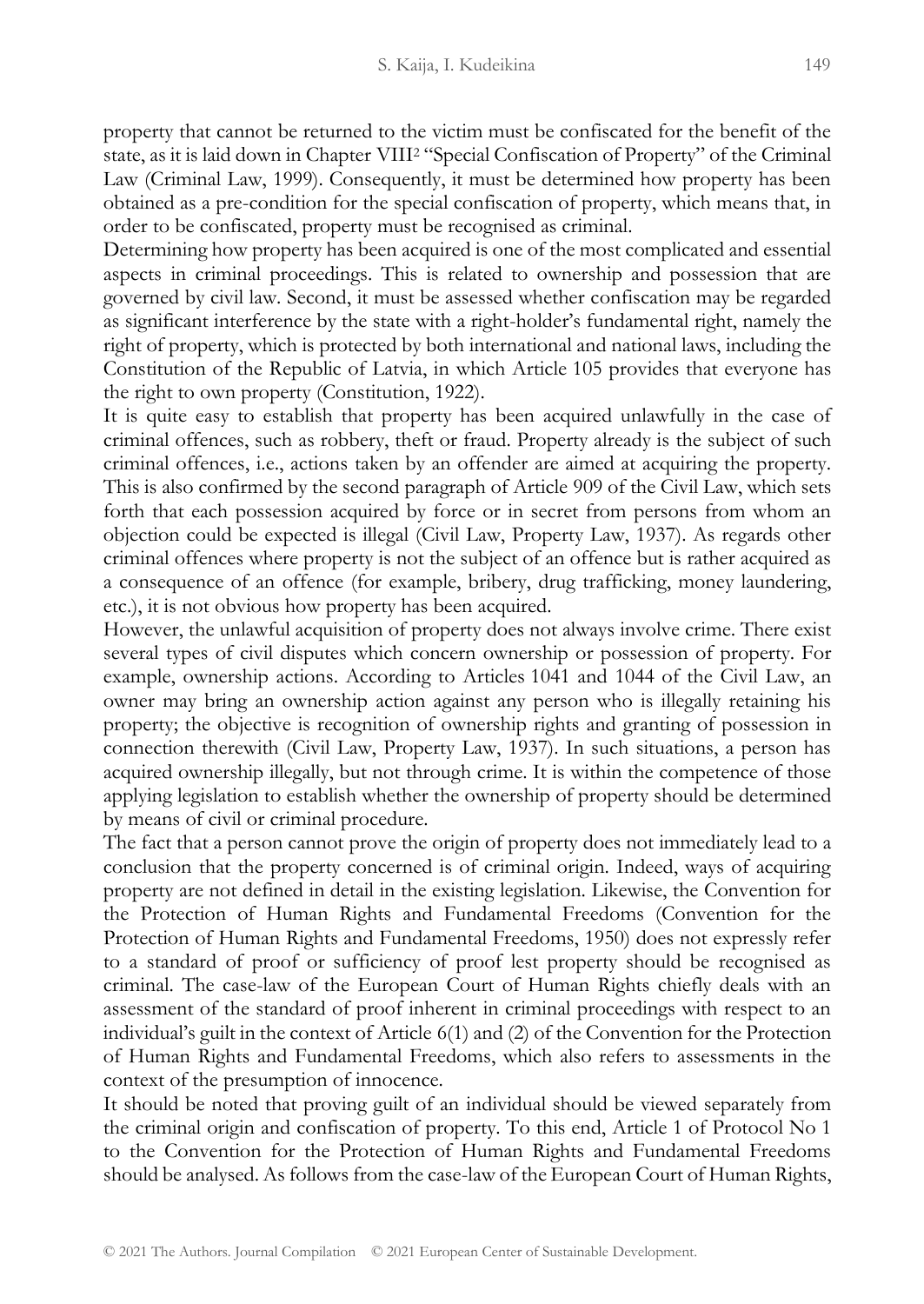this article should be evaluated in three respects: 1) the right to the peaceful enjoyment of property, 2) a prohibition on arbitrary deprivation of possessions and conditions of such deprivation, and 3) the right of the state to control the use of property in accordance with the general interest (AGOSI v. the United Kingdom, 1986).

Meanwhile, the Constitutional Court has held that, according to Article 105 of the Constitution, an individual has a right only to lawful property and not to property acquired through crime if the criminal origin of the property is proven by a competent authority of a state with the rule of law, i.e. a court, and by way of proceedings meeting requirements of the rule of law (Judgment of the Constitutional Court, 2009). The unlawful acquirer has no title to property that has been recognised as criminal following the procedure prescribed by the Criminal Procedure Law; therefore, such property is out-of-scope for the purposes of Article 105 of the Constitution (Judgment of the Constitutional Court, 2011). Consequently, the confiscation of criminal property cannot affect an individual's right to property because the individual does not have such a right. It should be observed, however, that, in the case of confiscation, the criminal origin of property must be established by a competent authority of a state with the rule of law and by way of proceedings meeting requirements of the rule of law.

In contrast, civil law refers to the principle of freedom of parties as one of fundamental principles, whereby right-holders are conferred a very wide margin of discretion for the selection of their counterparties and types of transactions. We should agree with an opinion expressed in scientific literature that freedom to choose types of contracts is one of elements of this principle (Dagan, Heller, 2013). The case-law contains a slightly different opinion, namely: freedom of contract can be restricted if it is necessary for arranging legal relationships (Department of Civil Cases of the Senate of the Supreme Court of the Republic of Latvia, 2011), but, viewing this opinion in conjunction with Article 1473 of the Civil Law, which lays down that the form of a transaction depends on the discretion of the parties, except in cases specifically indicated by law (Civil Law. Obligations Law, 1937), it can be concluded that restrictions should be assessed in each specific case individually, while in general the principle of freedom of contract implies that contracts may be made and property acquired based on either an oral or written agreement, or implicitly. Such situations are solved similarly in legislation of other countries, for example, the UK: "English law contains few restrictions on freedom of contract. With the relaxation in recent years of the rule against penalties, aside from illegality and contracts contrary to public policy, the common law will generally uphold parties' agreements".

As regards civil transactions, written form is required by law (Civil Law, Article 1483, 1937) only in the following situations:

1) as an essential element of certain transactions;

2) when certifying transactions publicly;

3) when transactions must be registered in the Land Register;

4) as a condition for the right to make claims on the basis of transactions.

It is evident that the form of transactions is not related to their value. Most of transactions, including those of a high value, are made orally. As a result, proving the origin of property could be objectively hard in such situations. It should be added that there is a prohibition which is related to the payment procedure with regard to real estate transactions, but not the form of transactions. According to Article 30(1<sup>6</sup> ) of the Law on Taxes and Duties, no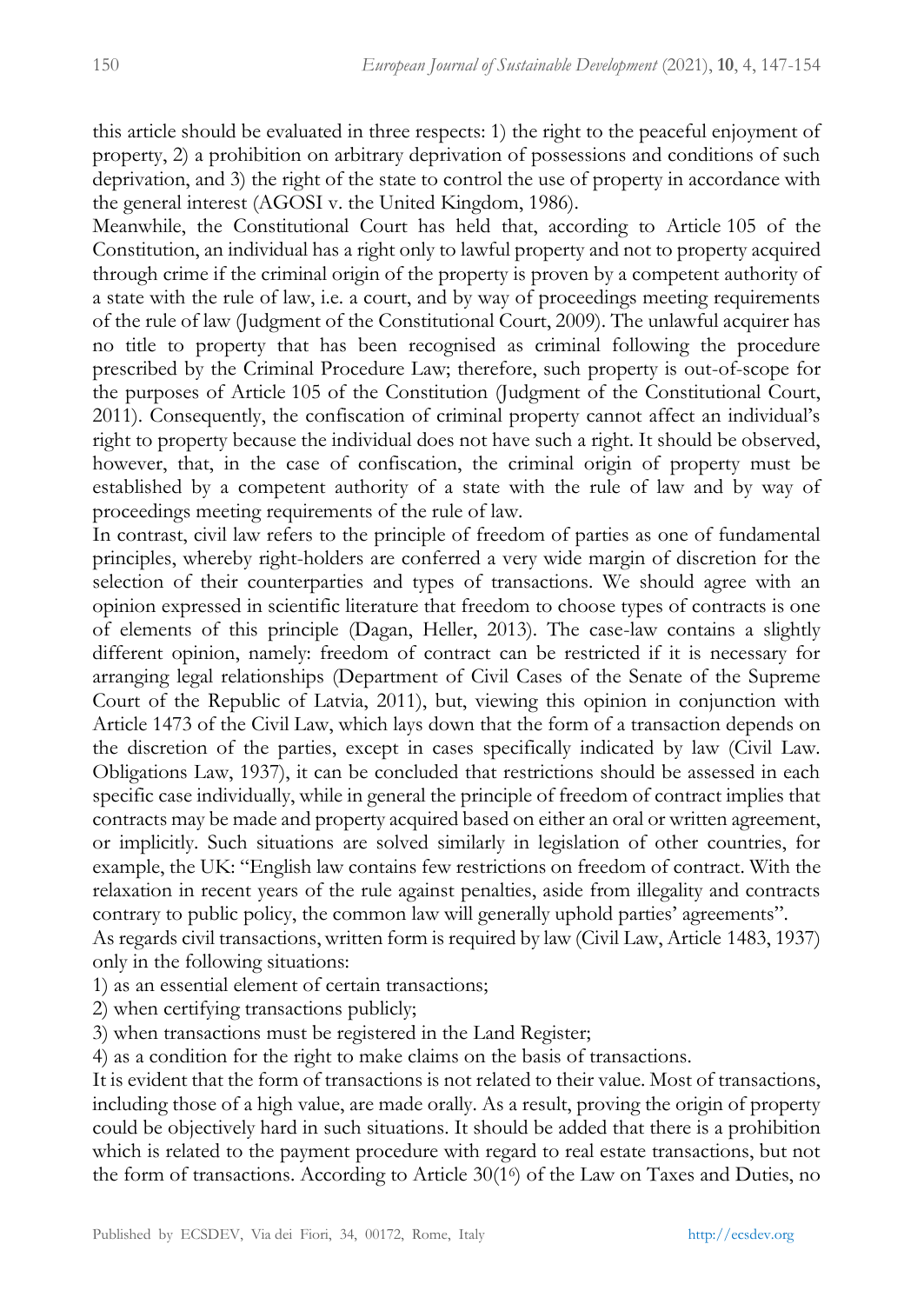payments may be made in cash for real estate (Law on Taxes and Duties, 1995). Hence, the legislator has already defined the category of transactions for which freedom of contract is restricted, and there are no grounds for extending and attributing the restrictions to other types of transactions. Neither the transaction nor the lawful origin of property should be questioned merely because the transaction is made orally, for example. However, another standard of proof has been introduced concerning the criminal origin of property, and it is provided by Article 124(6) of the Criminal Procedure Law, which lays down that conditions included in an object of evidence in relation to the criminal origin of property should be considered to have been proven if there are grounds to admit in the course of proving that, most likely, the property is of criminal rather than lawful origin (Baumanis, 2018). In this case, the burden of proof is incumbent on a person asserting that property is not criminal.

As mentioned above, it can be hard or even impossible for an owner to prove the origin of his property in certain cases. For example, documents concerning a transaction have been lost, or a transaction has been made orally, without witnesses and the other party has died. Under these circumstances, property can be viewed as criminal according to the existing legislation because its lawful origin cannot be proven. The term 'property of unidentified origin' is being increasingly used in legal practice in such situations, thereby admitting that there can be property whose origin and ownership cannot be established. Although it may seem at first sight that the institution of 'property of unidentified origin' introduced legally would protect the rights of a presumed property owner more effectively, the question still remains open as to who is the owner. Although laws do not expressly state that any property must have an owner, it is evident because property is an object of rights which must be linked with a right-holder, namely an owner. Right-holders are natural and legal persons, including the state (Civil Law. Obligations Law, Articles 1406 and 1407, 1937). There can be no property of unidentified ownership as property would be handed over to the state in any case. That is why it is not reasonable to introduce the institution of 'property of unidentified origin' in legislation.

Traditionally, ownership actions belong in the realm of civil proceedings. Parties to civil proceedings have equal procedural rights, including the right to obtain evidence, and the parties must also have equal possibilities during the process of special confiscation of property, which is performed according to the principles of criminal procedure.

"The equivalence of procedural powers does not imply that all parties involved in criminal proceedings must have absolutely equal rights and duties. It should be emphasised that this principle is governed in rather general terms and, certainly, 'equal exercise' is an evaluative notion that should be specified in each particular case. Moreover, this principle is not identical to the principle of equality" (Kaija, 2017).

According to the principle of legal presumption, it is *a priori* determined in criminal proceedings that property involved in laundering activities should be viewed as criminal if a party to criminal proceedings is unable to plausibly explain the lawful origin of the property concerned and the person conducting the proceedings has all grounds to assume based on the body of evidence that property has criminal origin.

We should take into account also Directive 2014/42/EU of the European Parliament and of the Council on the freezing and confiscation of instrumentalities and proceeds of crime in the European Union, which lays down that the affected person must have an effective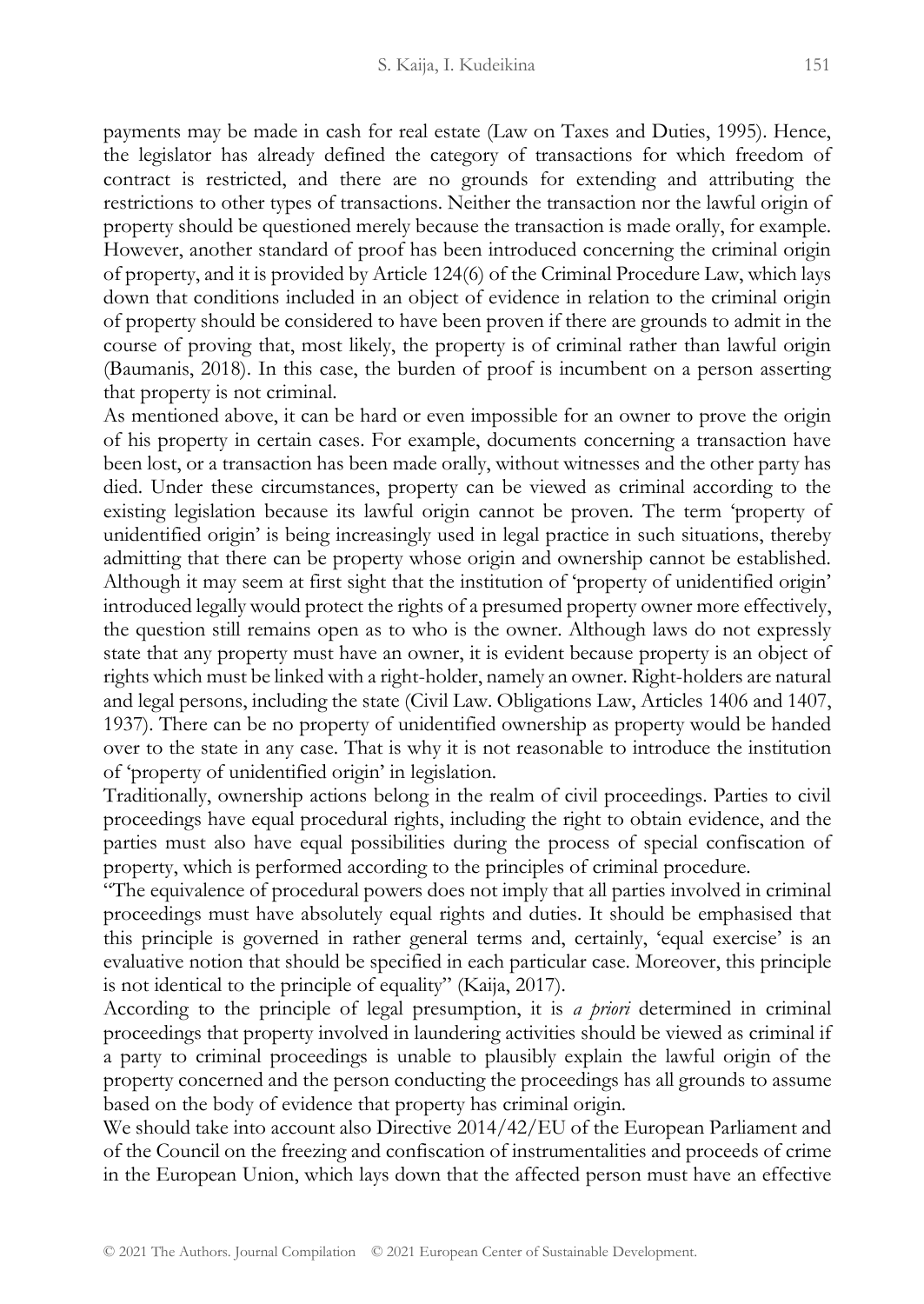possibility to challenge the circumstances of the case, including specific facts and available evidence on the basis of which the property concerned is considered to be property that is derived from criminal conduct (Directive, 2014).

Consequently, the equal exercise of rights of the property owner and the state should be evaluated in proceedings regarding recognition of property as criminal. In this situation, it is a responsibility of the person conducting the proceedings in assessing the origin of property because evidence may be regarded as sufficient if a court establishes with confidence that the unlawful origin of property is highly probable and the owner is unable to prove the opposite.

Criminal procedure does not provide any special procedural means for establishing the lawful origin of property. Property, ownership and possession are institutions of civil law; therefore, it should be discussed whether a multidisciplinary approach should be pursued in deciding about the origin of criminal property in criminal proceedings, considering also civil aspects of the acquisition of property. The way how property has been acquired, namely the type and form of transactions, should also be taken into consideration as a criterion in deciding about the origin of property, and it should be analysed pursuant to the principles of civil law.

It should be noted that this matter could be given more attention because currently there are several cases in progress at the CJEU, including Case C-319/19 (Official Journal of the European Union, 2020), where one of the questions is as follows: A) the objective of the confiscation of assets as declared by national law is general prevention, that is to say the prevention of the possibility of obtaining and disposing of assets illegally, whereby confiscation is not conditional on the commission of a crime or other offence or on a direct or indirect connection between the offence and the assets obtained; B) the confiscation threatens not an individual asset, but (i) the total assets of the person under inquiry, (ii) property rights of third persons (natural and legal) acquired by the person under inquiry, whether for consideration or not, and (iii) property rights of the contracting partners of the person under inquiry and of the third parties; (C) the only condition for confiscation is the introduction of an irrebuttable presumption of the unlawfulness of all the assets for which no legal origin has been identified (without a previously established definition of 'legal/illegal origin'); (D) in the absence of proof of the origin of the acquisition of assets by the person under inquiry, the law governing the lawfulness of the acquired assets is revised with retroactive effect for a period of ten years for all the persons concerned (person under inquiry, third parties and their contracting partners in the past), whereby at the time of acquisition of the specific property right there was no statutory obligation to provide such proof?

It should be admitted that the standard of proof with regard to criminal property is not regulated by law with sufficient clarity, and the relevant legislation should be improved. It is very likely to be affected also by the formation of the CJEU case-law in terms of ensuring a fair trial in the context of proceedings concerning recognition of property as criminal and confiscation.

### **3. Conclusion and Implications**

As a result of the research, the authors have arrived at the following: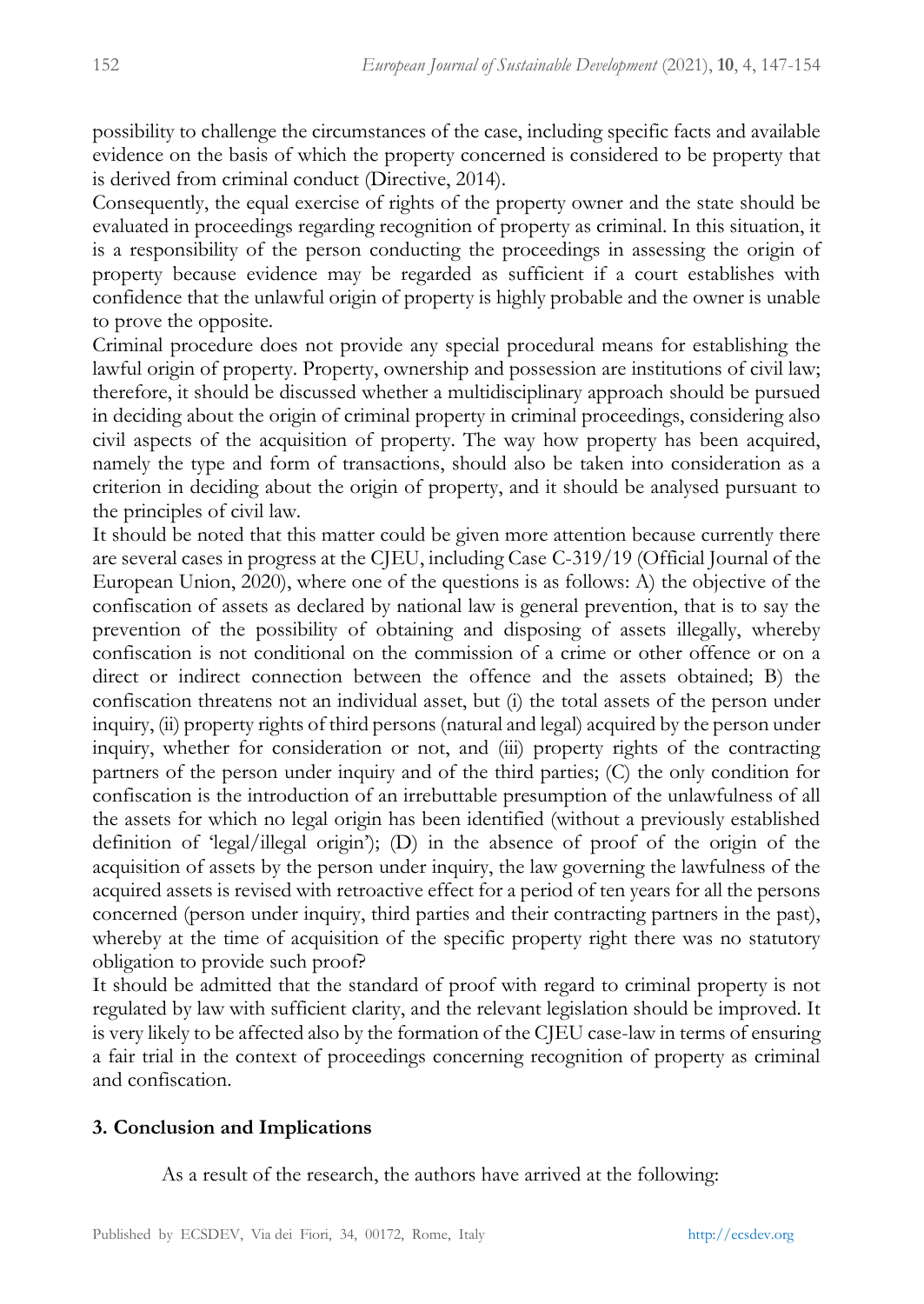1. the forfeiture of criminal property by means of special proceedings reflects a state's duty to ensure the transparent and lawful transfer of ownership and is an effective means of protecting property rights;

2. the legislation dealing with the forfeiture of criminal property before a court judgement becomes final has to secure the rights of both the acquirer and the lawful owner of criminal property;

3. in assessing how property has been acquired, criminal proceedings should take into account also civil legislation concerning the acquisition of property;

4. if property is recognised as criminal and confiscated, rights to this property cannot be affected because the relevant individual has no rights to the property concerned;

5. the criminal origin of property must be proven by a competent authority of a state with the rule of law and by way of proceedings meeting requirements of the rule of law.

The forfeiture of criminal property by way of special proceedings before a court judgement resulting in criminal conviction becomes final is an adequate means of criminal proceedings, whose main goal is to restore justice between parties to criminal proceedings by returning criminal property to the lawful owner as soon as possible. However, it should be considered that this type of property forfeiture has a dual nature, namely: the legislation should also secure the rights of persons having opposite interests, such as the alleged offender, the property owner affected by criminal proceedings and the victim. It should be stressed that the protection of the right to property as a basic right refers also to the alleged offender whose property is recognised as criminally derived. Hence, the effective work of those applying laws is the cornerstone of justice in specific circumstances. The forfeiture of criminal property cannot become an aim in itself in proceedings regarding criminal property. Assessing how property has been acquired leads to a collision quite often. The civil understanding of the acquisition of ownership of property is broader than the criminal understanding. Therefore, without assessing the acquisition of property based on an interdisciplinary approach, the process may be fundamentally flawed and property may be forfeited illegally, thereby causing material damage to an individual's right to property.

It should however be borne in mind that laws do not protect acquirers of criminal property; instead, they deal with an individual's right to property, which can be restricted for legitimate reasons.

## **References**

AGOSI v. the United Kingdom, 24 October 1986, para 48, Series A, No. 108. https://rm.coe.int/16806ebc9d Baumanis, J. (2018) Kriminālprocesuālā pierādīšanas standarta tiesiskie, terminoloģiskie, psiholoģiskie un filozofiskie aspekti. Jurista vārds, 2018.gada 18.septembris, Nr. 38 (1044))

- Civillikums. Lietu tiesības (1937). Latvijas Republikas likums. Pieņemts: 28.01.1937., stājas spēkā: 01.09.1992. Publicēts: Valdības Vēstnesis, 44, 24.02.1937.
- Civillikums. Saistību tiesības (1937). Latvijas Republikas likums. Pieņemts: 28.01.1937., stājas spēkā: 01.03.1993. Publicēts: Valdības Vēstnesis, 46, 26.02.1937.
- Convention for the Protection of Human Rights and Fundamental Freedoms, 1950. https://www.echr.coe.int /documents/convention\_eng.pdf

Dagan, H., Heller, M. (2013). Freedom of Contracts. Pieejams: https://core.ac.uk/download/pdf/230178108.pdf

Directive 2014/42/EU of the European Parliament and of the council of 3 April 2014 on the freezing and confiscation of instrumentalities and proceeds of crime in the European Union, https://eurlex.europa.eu/legal-content/EN/TXT/?uri=CELEX:32014L0042